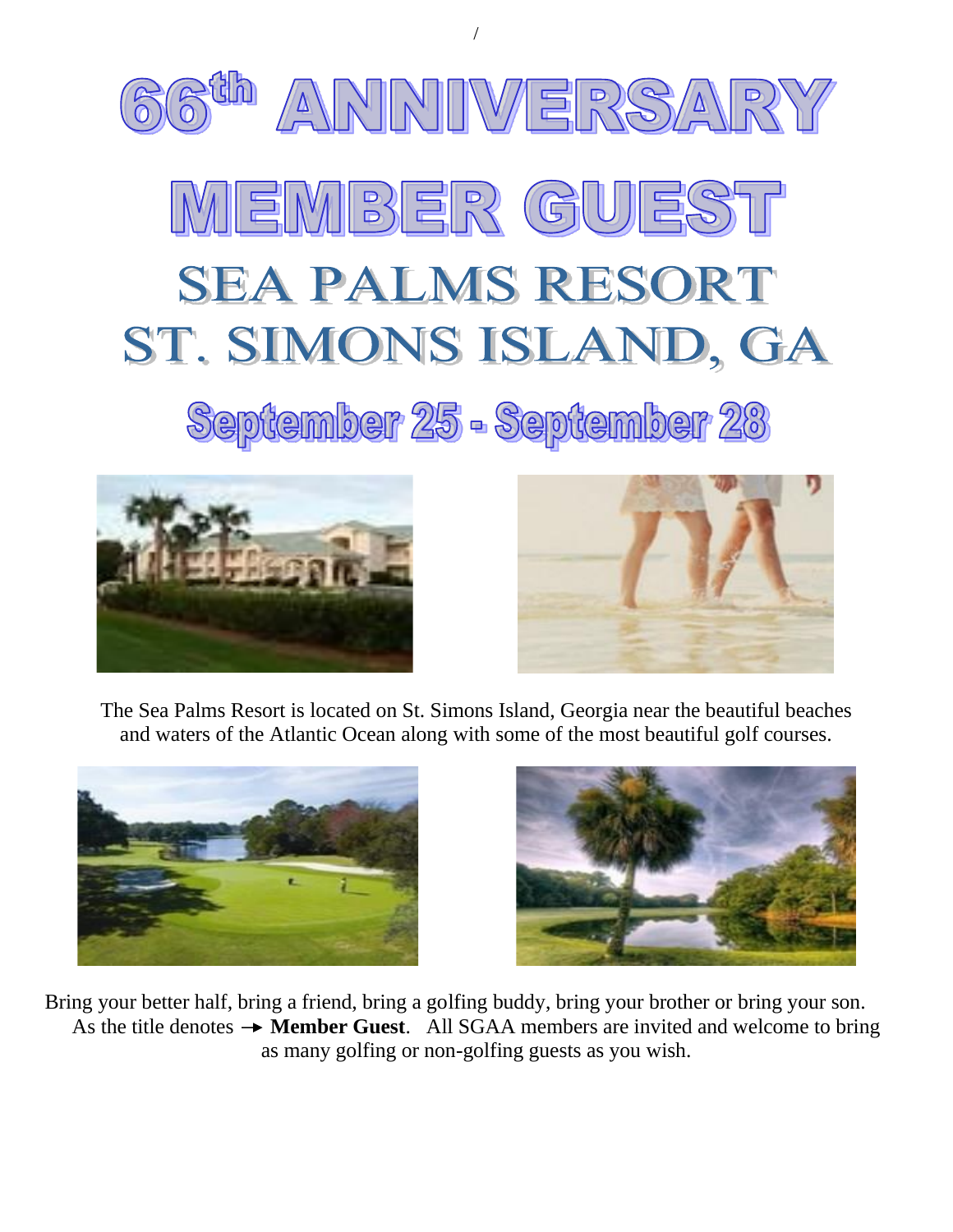

# **Sea Palms Resort Hotel and Conference Center**

First –Class Amenities:

- Non-smoking Deluxe room with an inland view. Choice of King Bed or 2 Queen Beds
- Outdoor pool
- • Grille and Bar Lounge open daily
- Satellite TV and high speed wireless Internet
- In-room mini-frig, coffee maker
- Guest laundry facilities